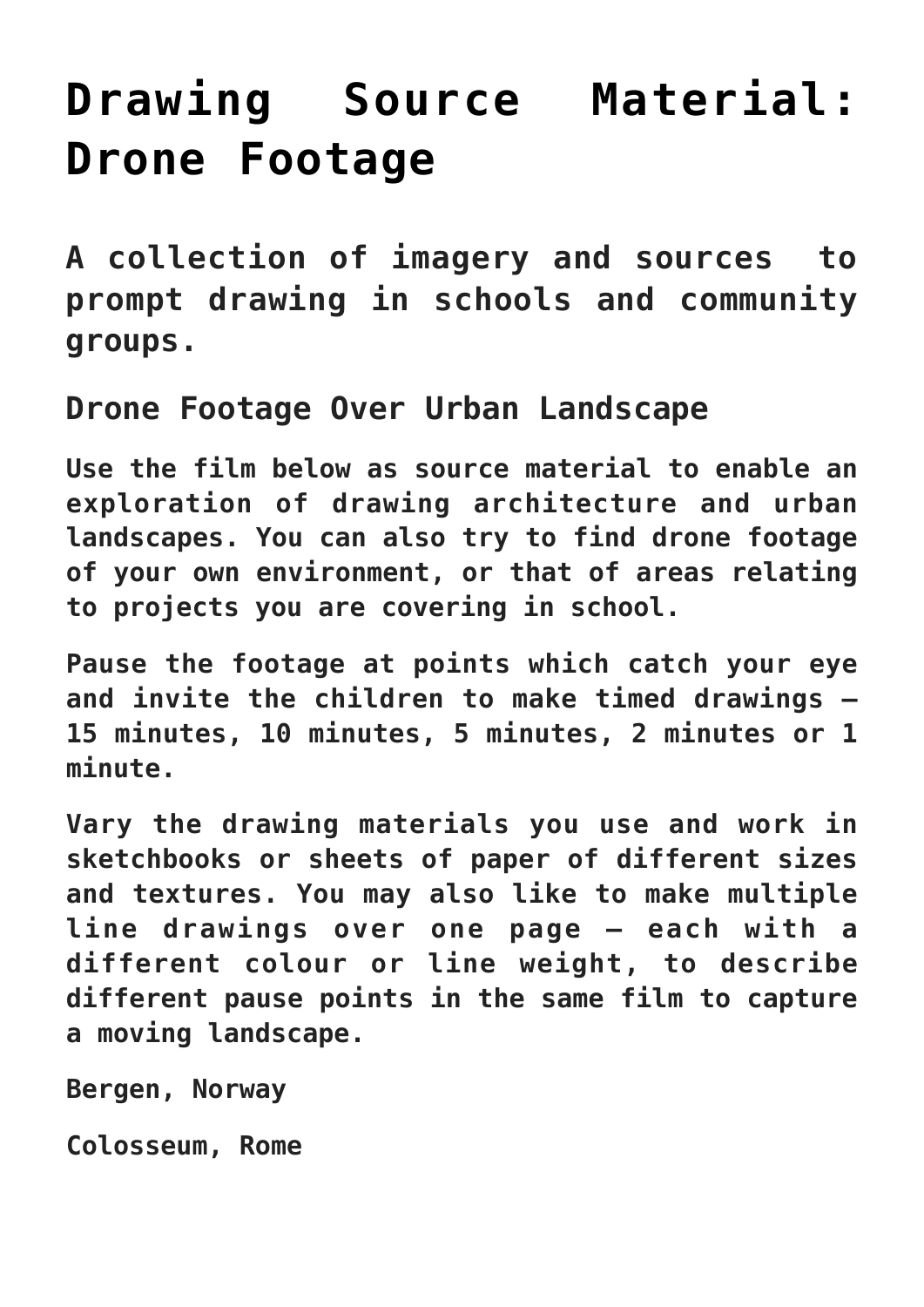**London**

**La Sagrada Familia, Barcelona**

## **You May Also Like…**

**Pathway: Be an architect**



**[This is featured in the 'Be an Architect'](https://www.accessart.org.uk/be-an-architect/) [pathway](https://www.accessart.org.uk/be-an-architect/)**

**using sketchbooks to make visual notes**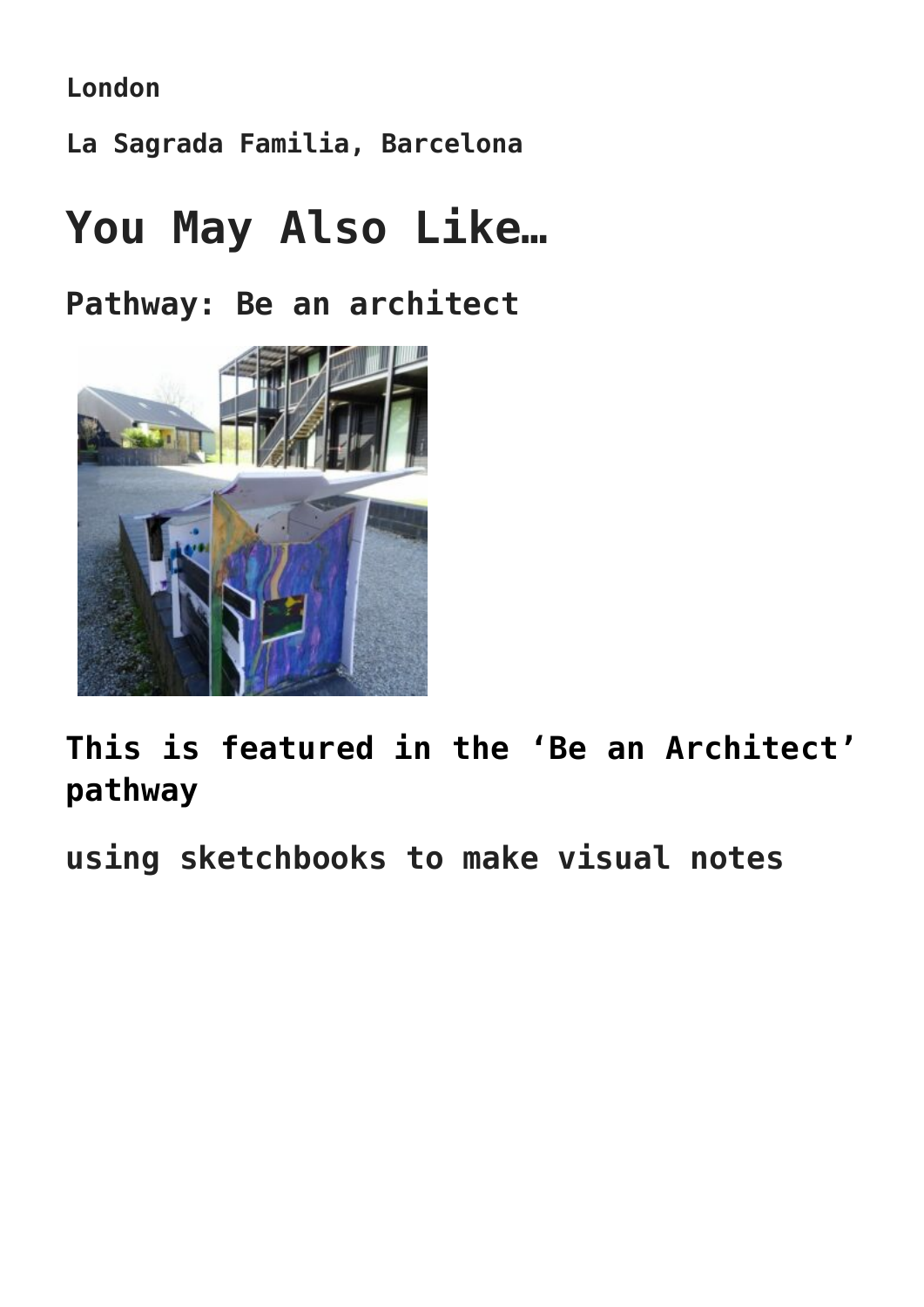

**[Find out how pupils can respond to](https://www.accessart.org.uk/visual-notes/) [artists work in sketchbooks](https://www.accessart.org.uk/visual-notes/)**

**Pathway: Cloth, thread, paint**



**[This is featured in the 'Cloth, Thread,](https://www.accessart.org.uk/cloth-thread-paint/) [Paint' pathway](https://www.accessart.org.uk/cloth-thread-paint/)**

**Show me what you see**